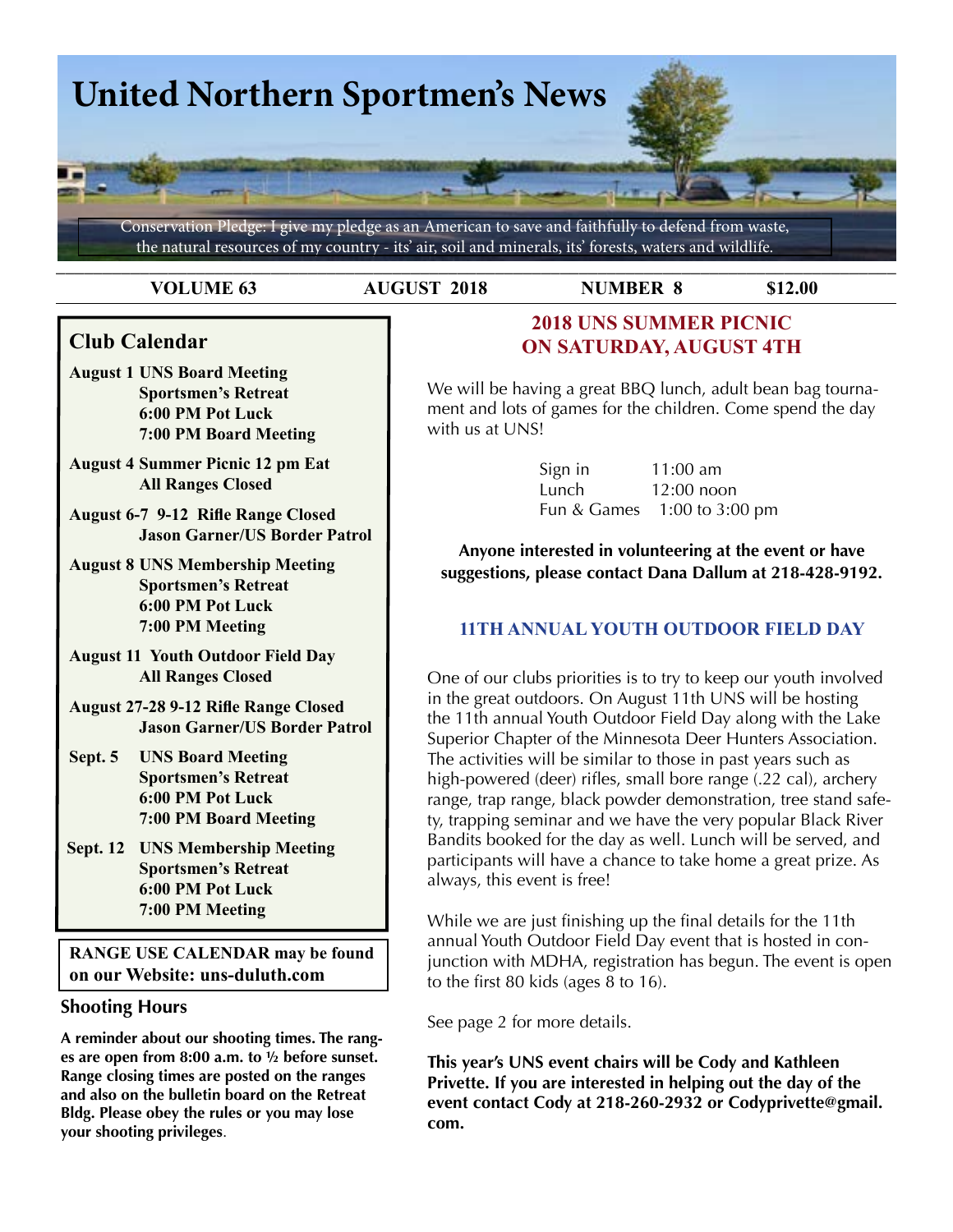Hosted by: The United Northern Sportsmen's Club & The Lake Superior Chapter of the MDHA

# **CALLING ALL YOUTH**

Ages 8 - 17



Get registered for the, ALL FREE

# 1<sup>th</sup> Annual Youth Outdoor Field Day

Date: Saturday August 11<sup>th</sup> Time: 9:00 - 3:30 pm

Location: United Northern Sportsmen's Club, 7229 Rice Lake Road (1 mile past the Island Lake Bridge, 20 miles north of Duluth on HWY 4)

Lunch and Prize Drawings included, (lunch for parents too).

Must be Pre-Registered by August 9<sup>th</sup> and be accompanied by a parent.

SHOOT: Quickdraw - 22 rimfire rifles - Shotguns on the trap range -Archery -Deer caliber rifles - Muzzleloader rifles - and attend a tree stand and a Trapping Seminar.



# **DNR's first statewide deer plan aims to increase transparency, build relationships**

A new statewide deer plan released today by the Minnesota Department of Natural Resources sets new goals and priorities, increases formal opportunities for citizens to influence deer decisions, and aims for a disease-free deer population. The 50-plus page plan is available on the DNR website at https://www.mndnr.gov/deerplan.

The plan reflects a two-year planning effort that involved statewide meetings and hundreds of in-depth conversations with citizens and stakeholders. It includes input from a 19-member citizen advisory committee, dozens of public input meetings and open houses, more than 1,100 submitted comments and letters from tribal governments, hunting organizations and others.

"We've listened, and the plan reflects that," said Tom Landwehr, DNR commissioner. "The document is largely about sharing a vision, clarifying expectations and improving two-way communication among hunters and other stakeholders for the benefit of deer management."

# **Ruffed grouse counts down, sharp-tailed grouse down too**

Minnesota's ruffed grouse spring drumming counts were down 29 percent statewide this year compared to last year, according to a survey conducted by the DNR. See https://www.mndnr.gov/hunting/grouse.

"Surveys indicate the peak occurred last year," said Charlotte Roy, DNR grouse project leader. "Grouse populations tend to rise and fall on a decade-long cycle and counts this year are pointing to the peak lasting only one year this cycle. This has occurred before, but it's always nice when the cycle stays high a little longer."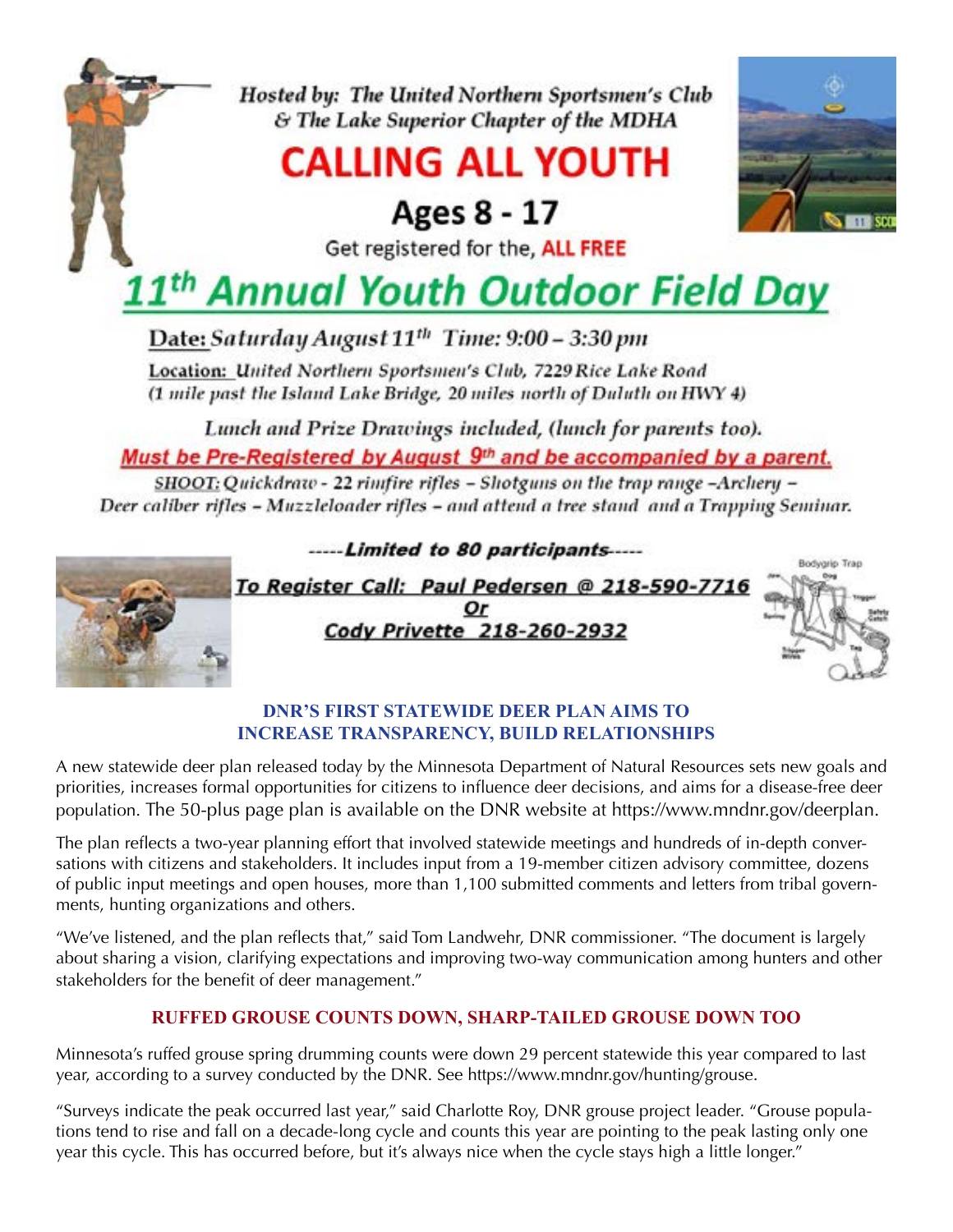#### **UNS July MEMBERSHIP MEETING Minutes July 11th, 2018**

**Call to Order:** by Director John Bathke at 7:00 pm. Conservation Pledge.

**Roll Call of Officers:** Tina Sund, Mike Foy, Larry Chesney, Duane Lasley, Dave Shrader, Judy Foy, John Bathke, Sue Bathke, Mike Drager and Cody Privette.

**Excused Officers:** Bob Kuettel, Tom Wasbotten, Gene Shaw, Dan Smestad, Eric Hansen, and Bob Klein.

**New Member:** Charlie Eck

**Correspondence:** Thank you letter from the St. Louis River Alliance.

**Agenda Additions:** Motion to approve the agenda with the new additions moved, seconded and carried (M/S/C).

**Reading of Minutes:** Cody Privette read minutes from the June Membership Meeting. Motion to accept minutes as corrected moved, seconded and carried (M/S/C).

**Treasurer's Report - Tina Sund:** as of 6/30/2018 - Motion made to approve the report and pay the bills (M/S/C).

**Membership Secretary's Report- Tina Sund:** 1,549 current members. 155 reminders for August and 52 expired reminders.

#### **Committee Reports:**

**Web Master – Eric Hansen:** Eric not present.

**Newsletter Editor – Sue Bathke:** Newsletter deadline is 7/15.

**Incident Reports – Mike Foy:** July 4th people went through the range closed sign and went shooting instead. Had issue with people overstaying on the lake side. Had great help from campers cleaning the retreat.

**Retreat Improvements & Maintenance – Dave Shrader:** Zero turn mower is fixed. 48" mower and weed whacker had oil changed. Had 12 new fire rings donated by UPI. Sprayed for weeds. Hauled logs and stacked wood. Had a great help from campers this week. Jay Finout helped out with his tractor hauling dirt. Installed bumper on the dock.

**Grants Committee – Mike Drager:** Mike gave overview of the variance for the dump station from the MDH. DNR grants should be awarded soon. Will follow up again soon.

**Volunteer Awards – Dan Smestad:** Dan not present.

**Facilities Calendar – Bob Kuettel:** Bob not present.

**Finance Report – John Bathke:** Committee meeting was postponed.

#### **OLD BUSINESS:**

**Campground Long Range Planning –** Nothing new to share.

**Summer Fishing Contest – Tina Sund:** \$2,018.01 total profit. Above last couple years profit.

**Answering Machine Update – Tina Sund:** Tina has the instructions to change the voicemail. Will change soon.

**Summer Picnic- 8/4/18 – John Bathke:** Dana Dallum will chair again this year. Registration is at 11, lunch starts at 12.

**Youth Outdoor Field Day - 8/11/18- Cody Privette:** Gave overview of event.

**UNS Website Committee:** Nothing new to share.

#### **NEW BUSINESS:**

**UNS Banquet 2019 – Tina Sund:** Banquet will be on a Saturday this year. 4/13/19

**Rules for the UNS Club Facilities #13 Change : Addition of Camp Table Rule – John Bathke:** John gave overview of rule change. "make changes to rule #13 on the camping rules to not allow hot items that will melt the plastic table to be placed on the table." Motion to approve the change (M/S/C).

**St. Louis County Volunteer Rescue Squad Donation \$250 – John Bathke:** John gave overview of the donation to be made to SLC rescue squad.

**Second Harvest Food Bank Donation \$100- John Bathke:** John gave overview of the donation made to Second Harvest Food Bank. Discussion followed about the Wildwoods facility.

**Attendance Drawing:** Mike Drager won the \$20.00.

**Progressive Drawing:** Joel T Baker was not present, therefore did not win \$70.

**Members sick or in distress:** George Overfors- Moment of Silence.

**Adjournment:** Motion was made (M/S/C) at 7:41 pm; Carried.

### **Respectfully submitted by Cody Privette, Secretary.**

Next meetings will be the August BOD meeting on August 1st and the August Membership meeting on August 8th. Both will be at 7pm at the retreat.